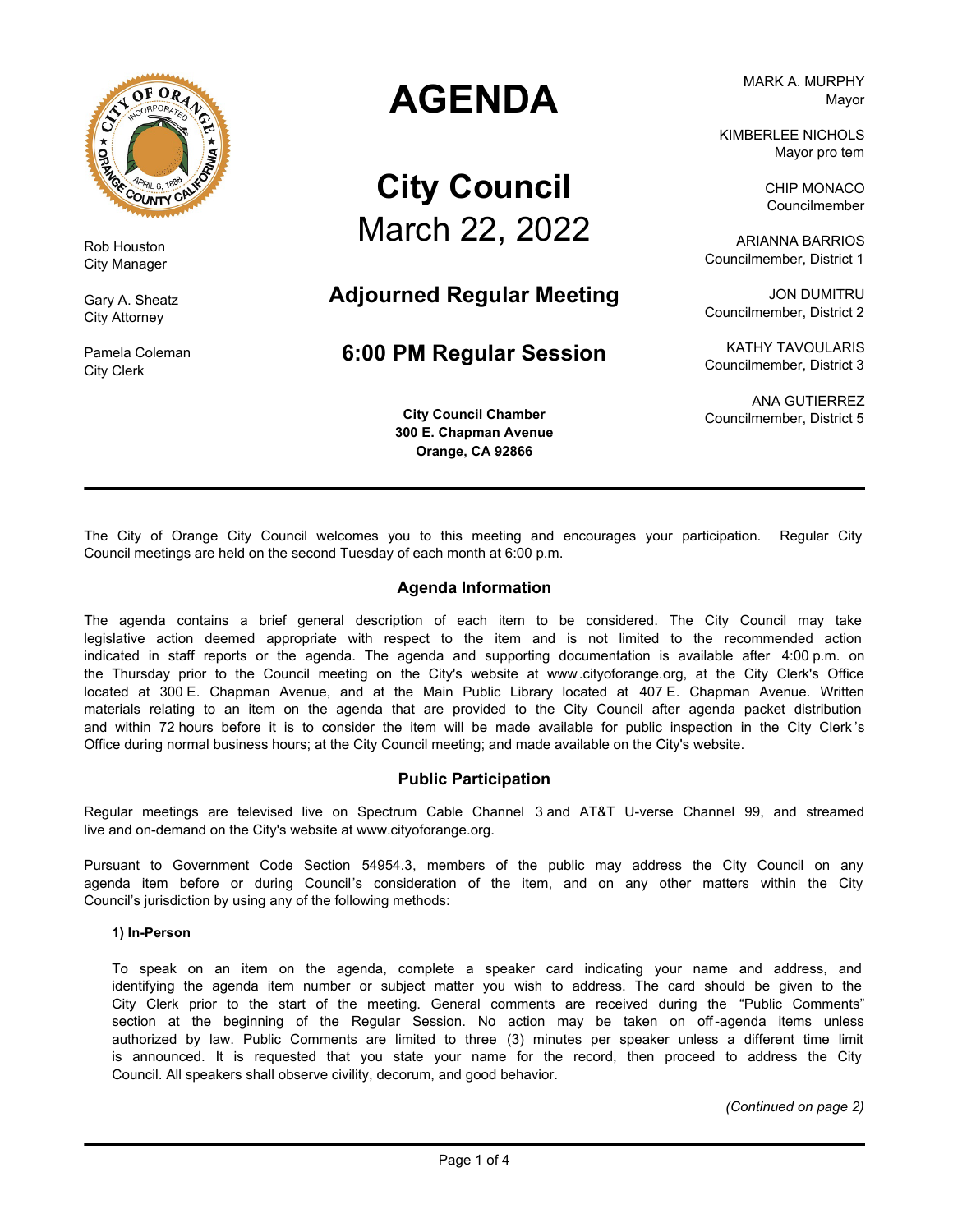#### **2) Written Public Comments via email or eComment**

Members of the public can submit their written comments electronically for City Council consideration by emailing them to CCpubliccomment@cityoforange.org with the subject line "Public Comment Item # (insert the item number relevant to the comment)" or "Public Comment Non-agenda Item" for general public comments. The public can also submit written comments on the City's eComment page. Please visit the City's website at www.cityoforange.org, click Current City Council Agenda, then click the eComment link for this meeting. To ensure distribution to the City Council prior to consideration of the agenda, we encourage the public to submit comments by 3:00 p.m. the day of the meeting. All public comments will be provided to the Council, posted on the City's website, and compiled as part of the record.

#### **3) Public Comments via recorded voicemail message**

Finally, the public can record their comments by calling (714) 744-2234 no later than 5:00 p.m. the day of the meeting. Recorded messages will not be played at the meeting, but will be provided to the Council and the caller's position will be summarized in the minutes.

In accordance with Ordinance No. 10-01, any person making personal, impertinent, slanderous or profane remarks or who becomes boisterous while addressing the Council shall be called to order by the Mayor. If such conduct continues, the Mayor may order the person barred from addressing the City Council further during that meeting, unless permission to continue is granted by a majority vote of the Council.

Please contact the City Clerk's Office at (714) 744-5500 with any questions.

ADA Requirements: In compliance with the Americans with Disabilities Act, if you need accommodations to participate in this meeting, please contact the City Clerk's office at (714) 744-5500. Notification at least 48 hours in advance of meeting will enable the City to make arrangements to assure accessibility to this meeting.

#### *REMINDER: Please silence all electronic devices while City Council is in session.*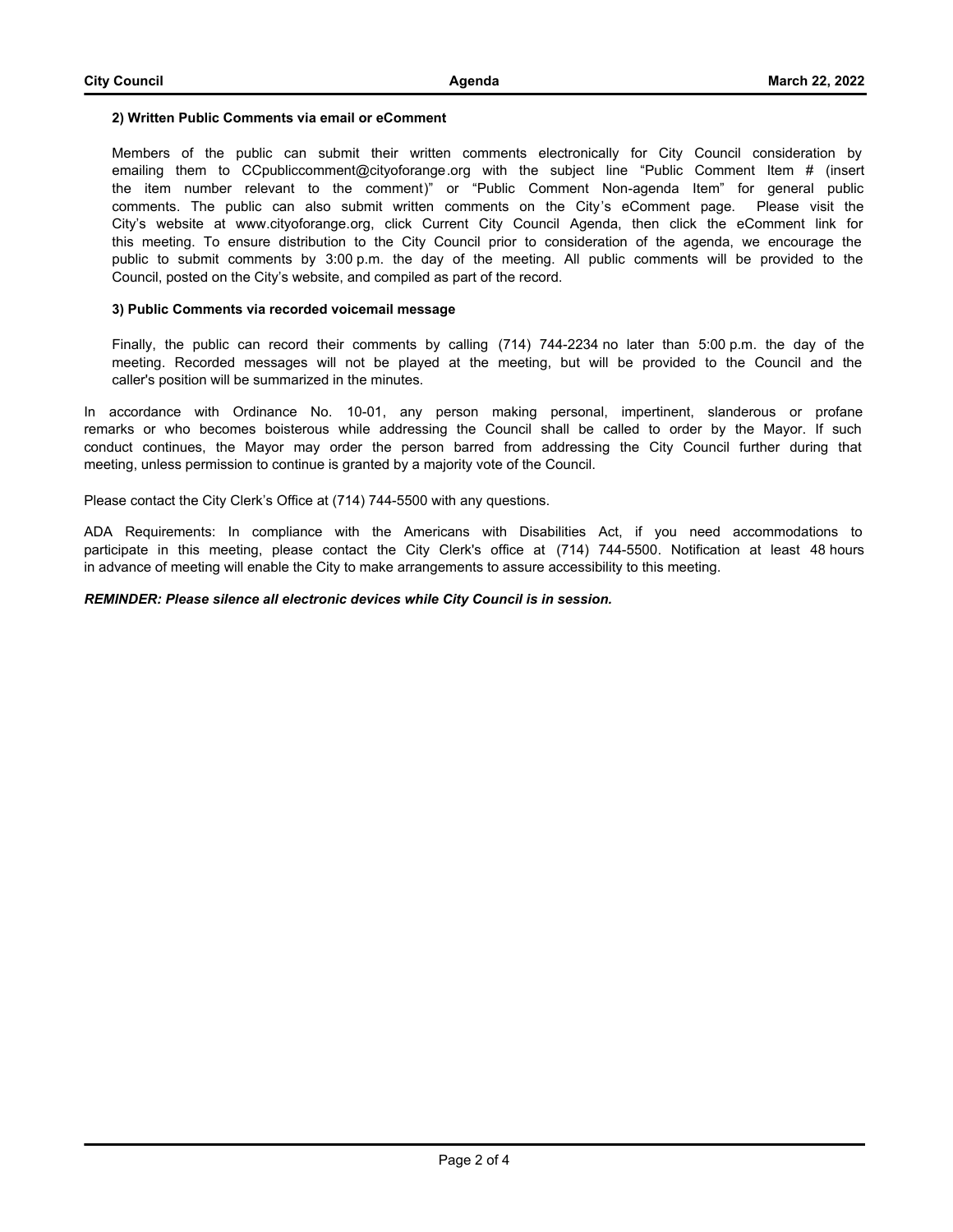# **6:00 PM REGULAR SESSION**

# **1. OPENING/CALL TO ORDER**

# **1.1 PLEDGE OF ALLEGIANCE**

Councilmember Ana Gutierrez

## **1.2 ROLL CALL**

## **2. PUBLIC COMMENTS**

At this time, members of the public may address the Council on matters not listed on the agenda within the subject matter jurisdiction of the City Council, provided that NO action may be taken on off-agenda items unless authorized by law. Public Comments are limited to three (3) minutes per speaker.

## **3. STUDY SESSION**

**3.1. [First Study Session for the Proposed Fiscal Year 2022-23 Budget](http://cityoforange.legistar.com/gateway.aspx?m=l&id=/matter.aspx?key=2542) (Capital Improvement Program).**

#### **Recommended Action:**

Receive and file the report and provide direction to staff.

[Staff Report](http://cityoforange.legistar.com/gateway.aspx?M=F&ID=6c38f45e-b0d3-43b4-bc77-540640395301.pdf) **Attachments:**

[FY 23 Draft Five-Year Capital Improvement Plan](https://citydocs.cityoforange.org/WebLink/DocView.aspx?id=244216242&dbid=0&repo=CityofOrange)

## **4. PUBLIC HEARINGS**

**The following item will begin no earlier than 7:00 p.m.**

**4.1. [Public Hearing and Resolution No. 11381 to consider Focus Maps 119,](http://cityoforange.legistar.com/gateway.aspx?m=l&id=/matter.aspx?key=2565) 121, 126, or 128 for possible adoption.**

#### **Recommended Action:**

- 1. Conduct a Public Hearing considering Focus Maps 119, 121, 126, or 128, for possible adoption;
- 2. Select a focus map; and
- 3. Adopt Resolution No. 11381. A Resolution of the City Council of the City of Orange adopting revised City Council Electoral District Map following the 2020 Federal census and confirming election sequencing pursuant to Ordinance No. 06-19.

[Staff Report](http://cityoforange.legistar.com/gateway.aspx?M=F&ID=46eb75d6-b2bf-4f27-ab15-d429079c2bbd.pdf) [Focus Maps 119, 121, 126, and 128](http://cityoforange.legistar.com/gateway.aspx?M=F&ID=359fa116-11ef-418c-8893-d51e7dbfa5de.pdf) [Resolution No. 11381](http://cityoforange.legistar.com/gateway.aspx?M=F&ID=55b3f1bc-f173-47a3-be6c-cee934085c27.pdf) [Ordinance N. 06-19](http://cityoforange.legistar.com/gateway.aspx?M=F&ID=0a7b94ab-7f87-4cb0-97d2-f4fff035f395.pdf) [Redistricting Public Outreach Update](http://cityoforange.legistar.com/gateway.aspx?M=F&ID=8967ffc0-cf35-45c9-91dc-4eae5b17280f.pdf) [Public Comments sent to the City Manager's Office](http://cityoforange.legistar.com/gateway.aspx?M=F&ID=86be7e0c-a799-41e1-9167-2e73cee02663.pdf) **Attachments:**